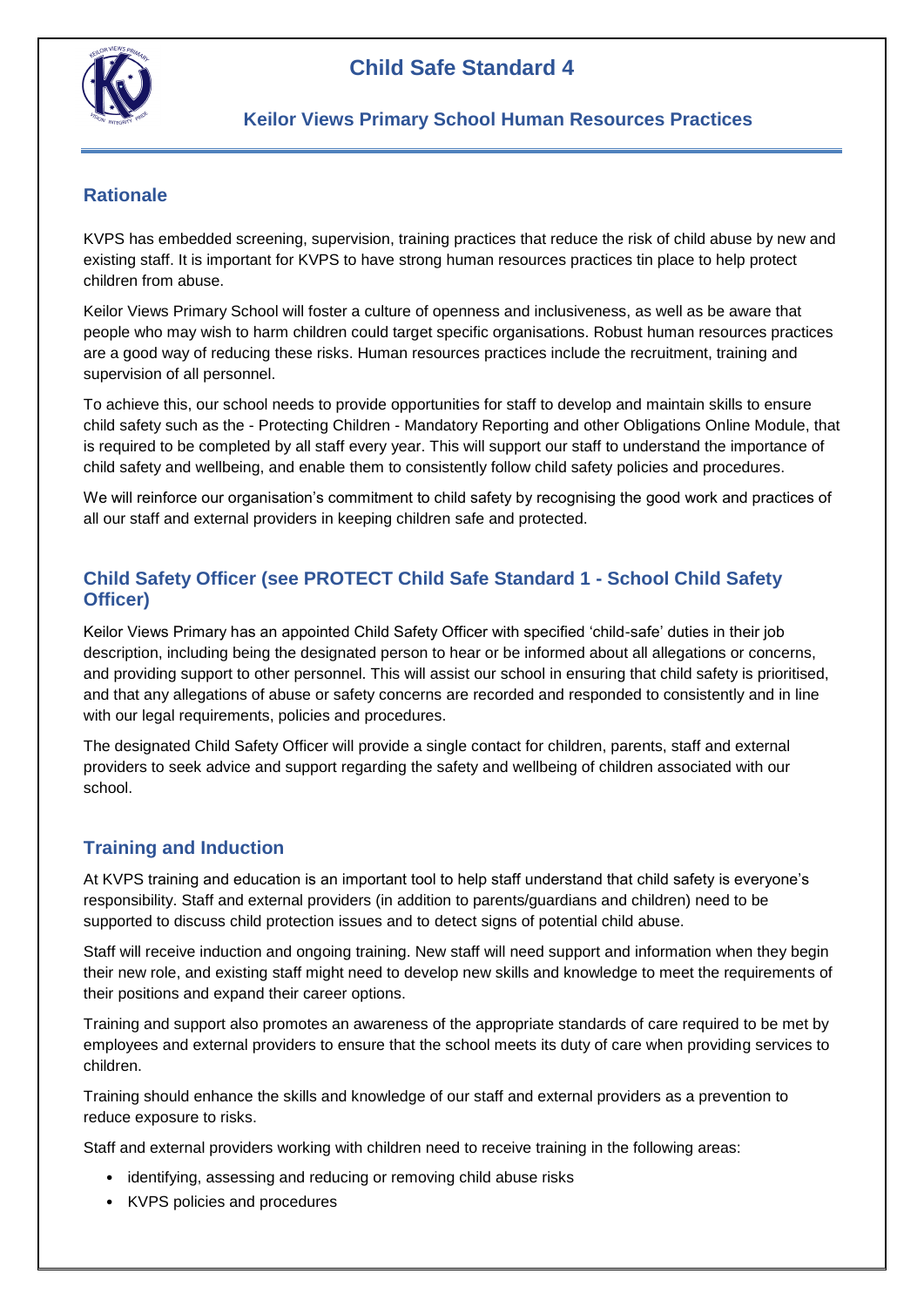

# **Child Safe Standard 4**

#### **Keilor Views Primary School Human Resources Practices**

- legislative requirements, such as obligations to report child abuse, reduce and remove known risks of child abuse, and to hold Working with Children Checks where required
- how to handle a disclosure or suspicion of abuse, including KVPS Child Safety Reporting Process
- cultural awareness training.

Training can be formal such as:

- training offered by external organisations
- training developed and delivered internally

Training can also be informal such as:

- inviting other professionals to speak at meetings or functions
- inviting local Aboriginal Elders, Aboriginal community controlled organisations and community members to speak at meetings and events
- inviting local culturally and/or linguistically diverse community members to speak at meetings and events
- internal mentoring and coaching.

#### **Supervision**

Supervision of staff and external providers should be managed in a way that protects children from abuse and improves accountability and performance, without being onerous or heavy-handed.

As a matter of good practice, new staff and external providers should be supervised regularly to ensure they understand their role and learn skills, as well as to check that their behaviour towards children is appropriate. Any warning signs should be reported through appropriate channels, including your school's internal reporting procedures (such as your Child Safety Officer and Principal), the Department of Health and Human Services (child protection), or police if a child is believed to be at imminent risk.

A proactive performance development strategy should be used to improve staff skills and knowledge on child safety. This is also an opportunity to improve knowledge and skills in working with children, as well as recognising and responding to suspected abuse.

Performance should be measured against the organisation's standards of conduct and care to ensure that employees and volunteers meet expected outcomes. These standards must align with those of the code of conduct and child safe policy so everyone can be aware of the expectations of our school and appropriate behaviour.

The KVPS Staff Code of Conduct and disciplinary procedures should be accessible and transparent, and clearly demonstrate the consequences of breaches of the code of conduct. These procedures should be used if an allegation of child abuse is made, or a breach of the code of conduct is known or suspected.

Staff and external providers should be aware of reporting and disciplinary procedures and how to communicate concerns regarding the improper behaviour of any person within the school. Staff should also be aware of their duty to raise concerns about the behaviour of any person who may present a risk of child abuse, without fear of repercussions.

Children and their families should be encouraged to raise any concerns about the behaviour of any person, and can expect to be listened to and supported.

Our school's disciplinary procedures clearly outline what staff or external providers should do if they are concerned that their actions or words have been misunderstood, or they believe their concerns are not investigated in a timely manner.